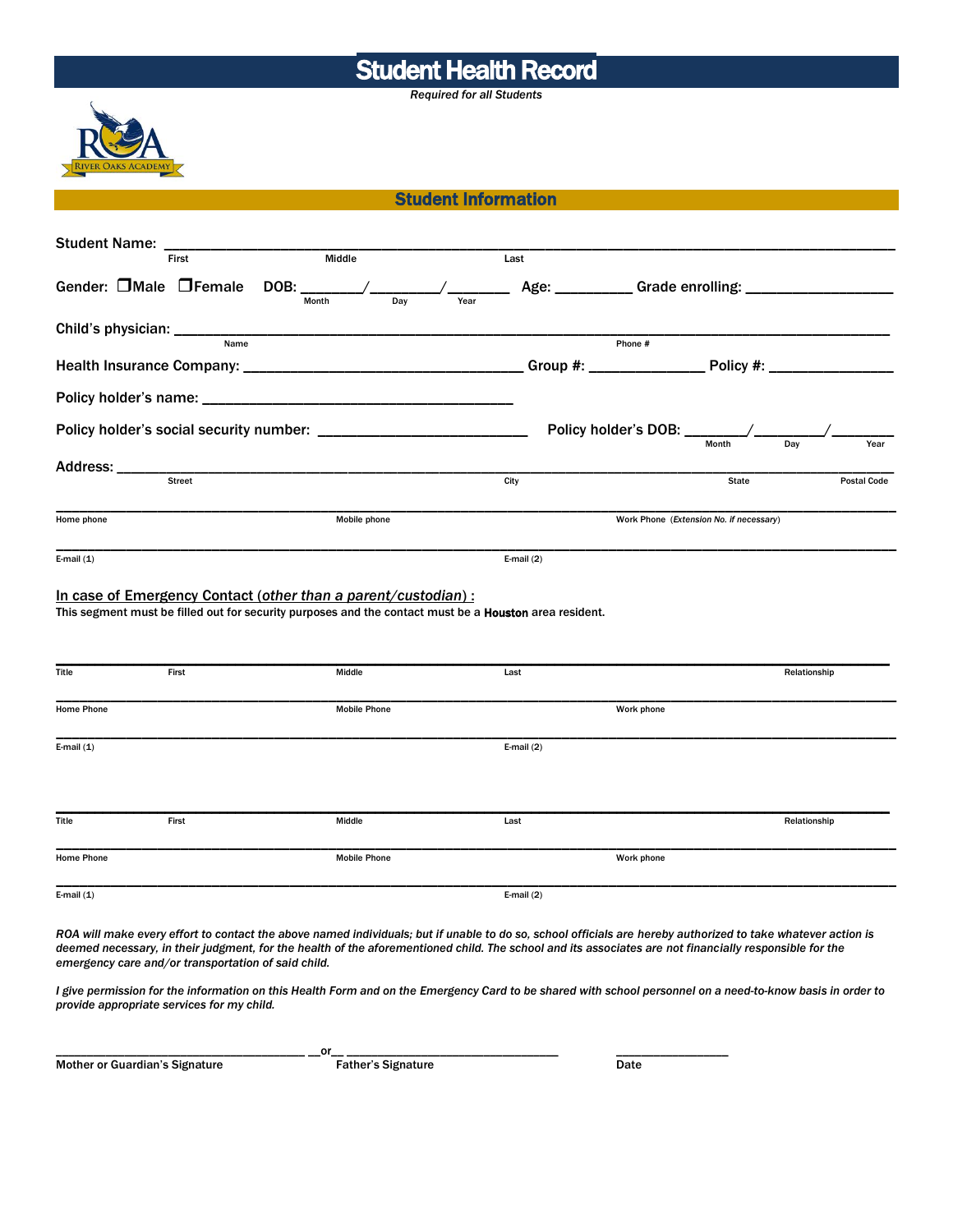Student Health Record - 2 -

| <b>Medical Information</b>                                                                                                                                                                                                                                       |                                                                 |            |              |           |  |  |  |
|------------------------------------------------------------------------------------------------------------------------------------------------------------------------------------------------------------------------------------------------------------------|-----------------------------------------------------------------|------------|--------------|-----------|--|--|--|
| <b>Student Name:</b>                                                                                                                                                                                                                                             |                                                                 |            |              |           |  |  |  |
| First                                                                                                                                                                                                                                                            | Middle                                                          | Last       |              |           |  |  |  |
| It is school policy that the teacher and staff are informed of any physical or emotional problems that may affect the student's<br>participation in any academic or physical activity. Use space below or write additional information on the back of this form. |                                                                 |            |              |           |  |  |  |
| Does the student have any type of allergies? ___________________________________                                                                                                                                                                                 |                                                                 |            |              |           |  |  |  |
| Does the student child need an EpiPen or Twinject for his/her allergy?                                                                                                                                                                                           |                                                                 |            | $\Box$ Yes   | $\Box$ No |  |  |  |
| Is the student currently taking any medication?                                                                                                                                                                                                                  | $\Box$ Yes                                                      | $\Box$ No  |              |           |  |  |  |
|                                                                                                                                                                                                                                                                  |                                                                 |            |              |           |  |  |  |
|                                                                                                                                                                                                                                                                  |                                                                 |            |              |           |  |  |  |
| Does the student have a physical handicap or chronic illness?                                                                                                                                                                                                    |                                                                 | $\Box$ Yes | $\Box$ No    |           |  |  |  |
| If yes, please explain. Include information regarding any special arrangements the applicant may need:                                                                                                                                                           |                                                                 |            |              |           |  |  |  |
|                                                                                                                                                                                                                                                                  |                                                                 |            |              |           |  |  |  |
|                                                                                                                                                                                                                                                                  |                                                                 |            |              |           |  |  |  |
|                                                                                                                                                                                                                                                                  |                                                                 |            |              |           |  |  |  |
| Does the student have any mental conditions?                                                                                                                                                                                                                     | $\Box$ Yes                                                      | $\Box$ No  |              |           |  |  |  |
| If yes, please specify _________                                                                                                                                                                                                                                 | <b>STATISTICS</b>                                               |            |              |           |  |  |  |
|                                                                                                                                                                                                                                                                  |                                                                 |            |              |           |  |  |  |
|                                                                                                                                                                                                                                                                  |                                                                 |            |              |           |  |  |  |
| Does student have any physical disabilities or limitations? $\Box$ Yes                                                                                                                                                                                           |                                                                 |            | $\square$ No |           |  |  |  |
| If yes, explain. $\frac{1}{2}$                                                                                                                                                                                                                                   | the contract of the contract of the contract of the contract of |            |              |           |  |  |  |
|                                                                                                                                                                                                                                                                  |                                                                 |            |              |           |  |  |  |
|                                                                                                                                                                                                                                                                  |                                                                 |            |              |           |  |  |  |
|                                                                                                                                                                                                                                                                  |                                                                 |            |              |           |  |  |  |
| I know of no mental or physical problems, which might affect the ability of the individual named herein to safely participate in this program. I am responsible                                                                                                  |                                                                 |            |              |           |  |  |  |

for notifying River Oaks Academy of any changes in the participant's health or physical/mental condition, which might affect his or her ability to safely *participate in any programs in which he or she is enrolled.* 

*I hereby authorize the directors of River Oaks Academy to act on their best judgment in any apparent emergency requiring medical attention for the participant named above.*

*I hereby waive, release, and indemnify River Oaks Academy staff and facility location of all legal responsibility in the event of any injury to the participant named herein. I waive and release River Oaks Academy from and against any and all claims, actions, causes of action, damages, costs, liabilities, and expense of judgments (including attorney's fees and court costs) arising out of participation in this program.*

*I hereby execute this Waiver & Release form to induce River Oaks Academy to permit me to participate in this program.*

*I confirm that I have disclosed all information that I believe to be relevant to the school in the admissions process and that it is accurate, to the best of my knowledge.*

I confirm that I have legal custody of the child that I am registering to attend River Oaks Academy or that I have the legal custodian's consent.